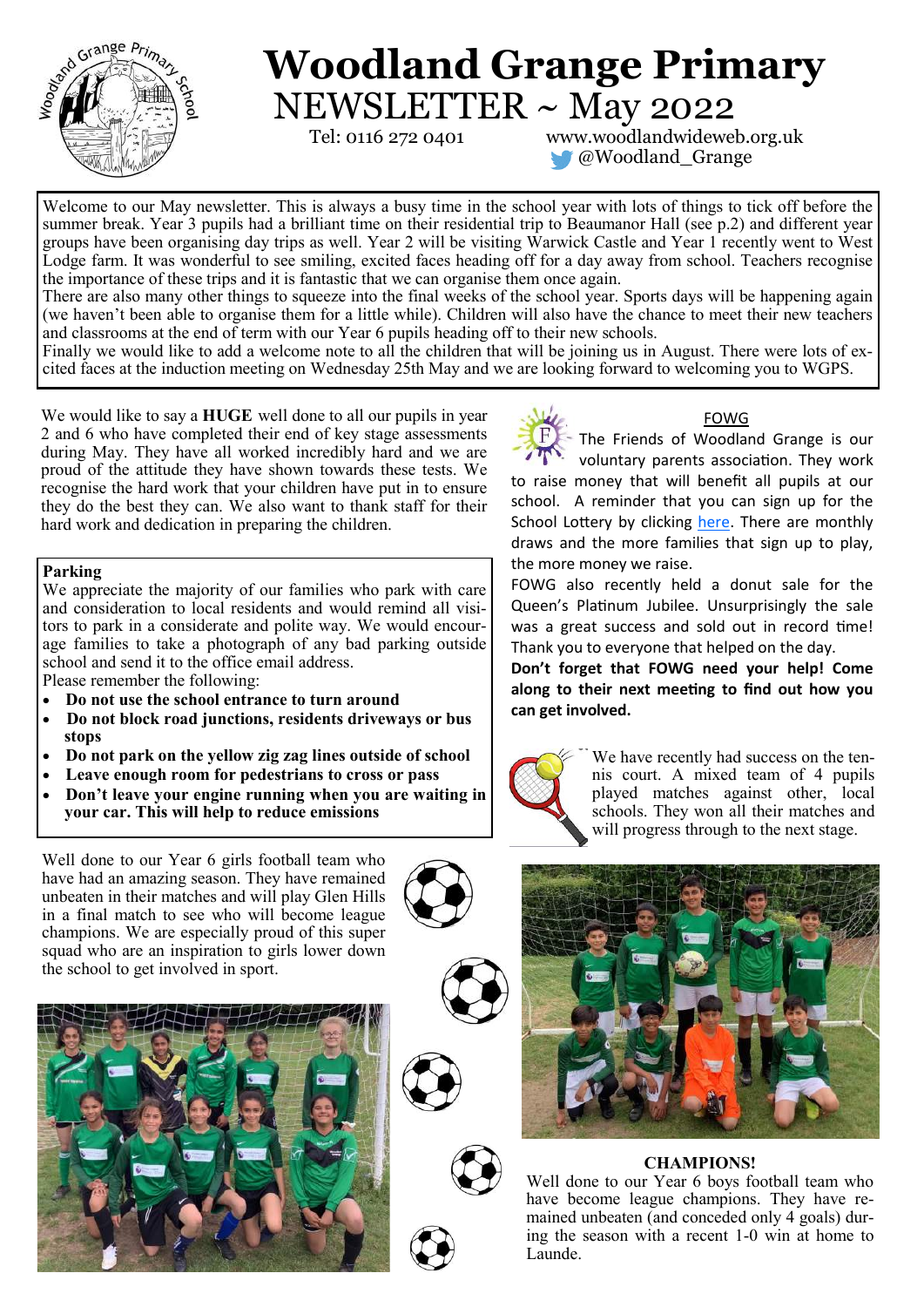

We could not send out our May newsletter without mentioning the Queen's Platinum Jubilee.

Mrs Turner and Mrs Santy organised a design a crown competition. We have added some pictures below of the winners. There is also a timeline of the Queen's amazing life below. There will be activities planned in classrooms after the half term break and a special Jubilee lunch for children (who have a hot dinner) on Thursday 9th June. She will become the first monarch to reign for 70 years with four days of celebrations planned during half term with parties, events and activities across the UK and Commonwealth.









Some of our fantastic entrants to the design a crown for the Queen competition.